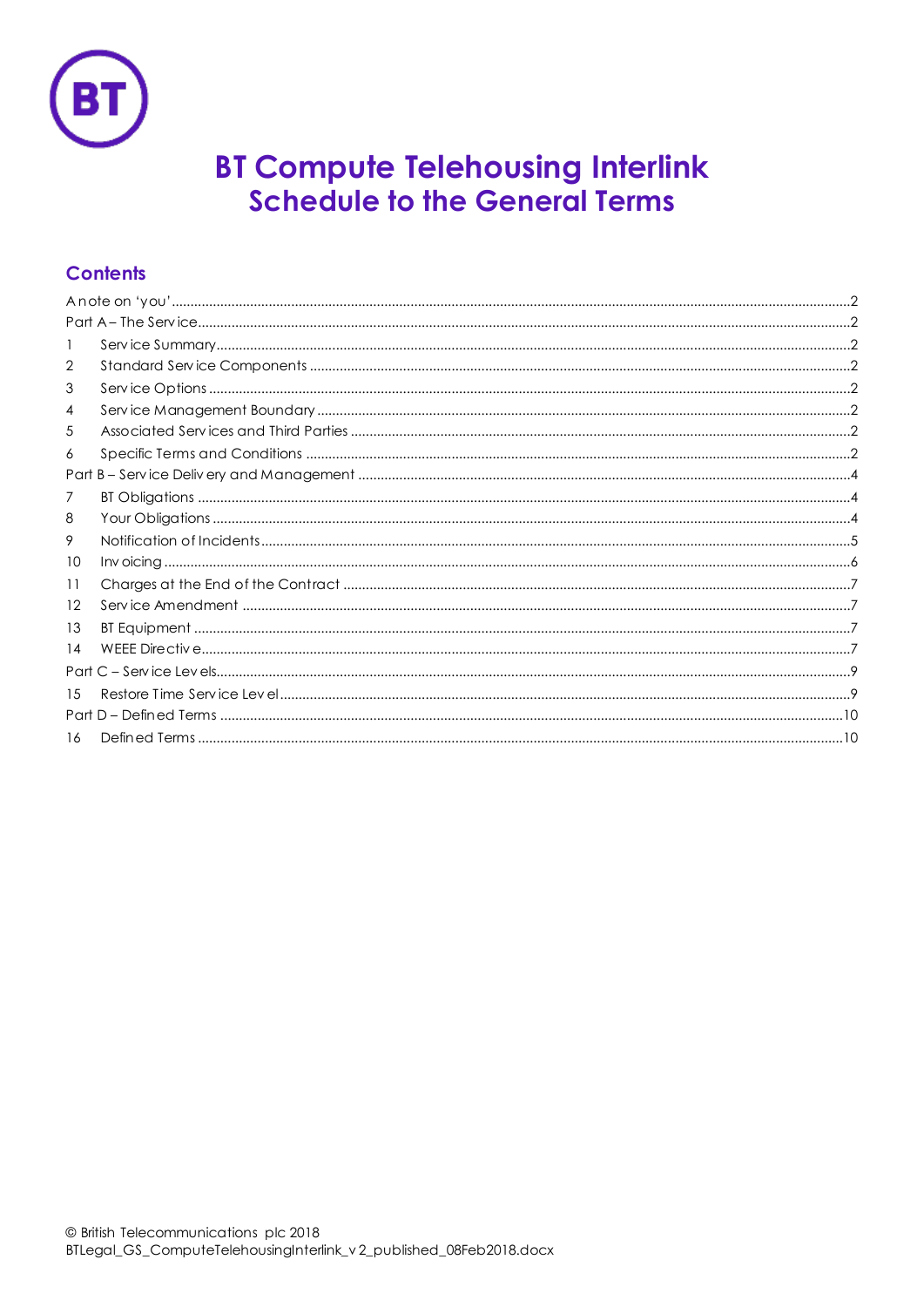

# <span id="page-1-0"></span>**A note on 'you'**

'You' and 'your' mean the Customer.

Phrases that refer to 'either', 'neither', 'each of us', 'both of us' or 'we both' mean one or both Parties, whichev er makes sense in the context of the sentence.

# <span id="page-1-1"></span>**Part A – The Service**

#### <span id="page-1-2"></span>**1 Service Summary**

BT will prov ide you with secure, un-contended bandwidths and protocols as defined in the Order and which are deliv ered ov er optical fibre; each wav elength is capable of supporting either single or multiple interfaces, comprising:

- 1.1 the Standard Serv ice Components; and
- 1.2 any of the Service Options that are selected by you as set out in any applicable Order. ("**Service**").

## <span id="page-1-3"></span>**2 Standard Service Components**

BT will prov ide you with all of the following standard serv ice components ("**Standard Service Components**") as set out in any applicable Order:

#### 2.1 **BT Compute Telehousing Interlink**

2.1.1 BT will provide you with a point to point Circuit over a DWDM between ARK Corsham and ARK Farnborough deliv ered ov er cross connects that are terminated by an NTE Patch Panel at your Site.

#### <span id="page-1-4"></span>**3 Service Options**

BT will prov ide you with any of the following options that are selected by you as set out in any applicable Order ("**Service Options**") and in accordance with the details set out in that Order:

#### 3.1 **Resiliency**

You may select one of the following options:

#### 3.1.1 **Standard**

(a) BT will prov ide a single Circuit between the NTE Patch Panels at each Site.

#### 3.1.2 **Resilience Option 2 ("RAO2")**

(a) BT will prov ide two div ersely routed Circuits which will be prov ided ov er independent DWDM systems, on div ersely routed fibre pairs, to one or more NTE Patch Panels as specified on the Order.

#### <span id="page-1-5"></span>**4 Service Management Boundary**

- <span id="page-1-8"></span>4.1 BT will prov ide and manage the Serv ice as set out in Parts B and C of this Schedule and as set out in the Order up to the NTE Patch Panel ("**Service Management Boundary**"). Your responsibility starts where you plug your optical cable into the NTE Patch Panel. BT does not prov ide support for your interface faults.
- 4.2 The NTE Patch Panel that is installed will depend upon factors including the options ordered, future Service requirements and any space restrictions that might apply.
- 4.3 BT will hav e no responsibility for the Serv ice outside the Serv ice Management Boundary.
- 4.4 BT does not make any representations, whether express or implied, about whether the Serv ice will operate in combination with any Customer Equipment or other equipment and software.

#### <span id="page-1-6"></span>**5 Associated Services and Third Parties**

If BT prov ides to you any serv ices other than the Serv ice this Schedule will not apply to those serv ices and those serv ices will be gov erned by their separate terms and conditions.

5.1 BT will not be liable for failure to or delay in supplying the Serv ice if another supplier delays or refuses the supply of a communications serv ice to us and no alternativ e serv ice is av ailable at reasonable cost.

#### <span id="page-1-7"></span>**6 Specific Terms and Conditions**

# 6.1 **Termination for Convenience**

For the purposes of Clause 17 of the General Terms, either of us may, at any time after the Serv ice Start Date and without cause, terminate the Serv ice or any Order by giv ing 90 days' Notice to the other.

#### 6.2 **Minimum Period of Service**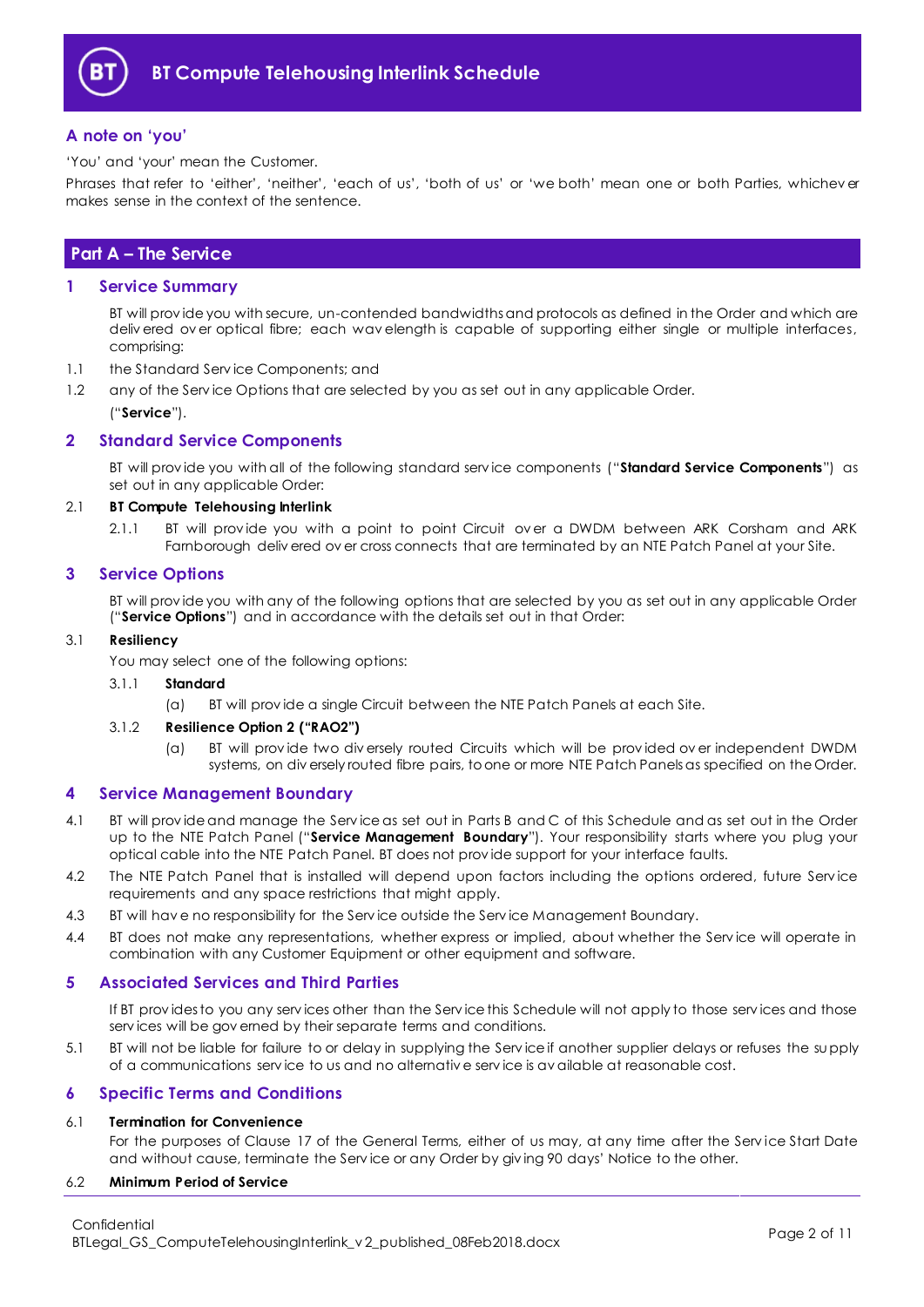

- 6.2.1 At the end of the Minimum Period of Serv ice, unless one of us giv es Notice to the other of an intention to terminate the Serv ice in accordance with the Contract or the Minimum Period of Serv ice is extended, BT will continue to prov ide the Serv ice set out in the Order Form and both of us will continue to perform each of our obligations in accordance with the Contract.
- 6.2.2 In the ev ent that one of us giv es at least 90 days' written Notice of our intention to terminate the Serv ice at the end of the Minimum Period of Serv ice BT will cease deliv ering the Serv ice at 23:59 on the last day of the Minimum Period of Serv ice.

#### <span id="page-2-0"></span>6.3 **Minimum Period of Service and Renewal Periods**

- 6.3.1 Unless one of us giv es Notice to the other of an intention to terminate the Serv ice at least 90 days' before the end of the Minimum Period of Serv ice or a Renewal Period ("**Notice of Non-Renewal**"), at the end of the Minimum Period of Serv ice or any subsequent Renewal Period, the Serv ice will automatically extend for the Renewal Period, and both of us will continue to perform each of our obligations in accordance with the Contract.
- 6.3.2 In the ev ent that one of us giv es a Notice of Non-Renewal, BT will cease deliv ering the Serv ice at the time of 23:59 on the last day of the Minimum Period of Serv ice or subsequent Renewal Period.

#### 6.4 **Cancellation Charge**

For the purposes of the General Terms if you cancel an Order, or part of it, any time before the Contractual Deliv ery Date you will hav e to pay us the full v alue of the Connection Charge as a Cancellation Charge. If BT incurs any Excess Connection Charges BT will inv oice you and you will pay these Charges in full based upon work that has been completed, (Excess Construction Charges).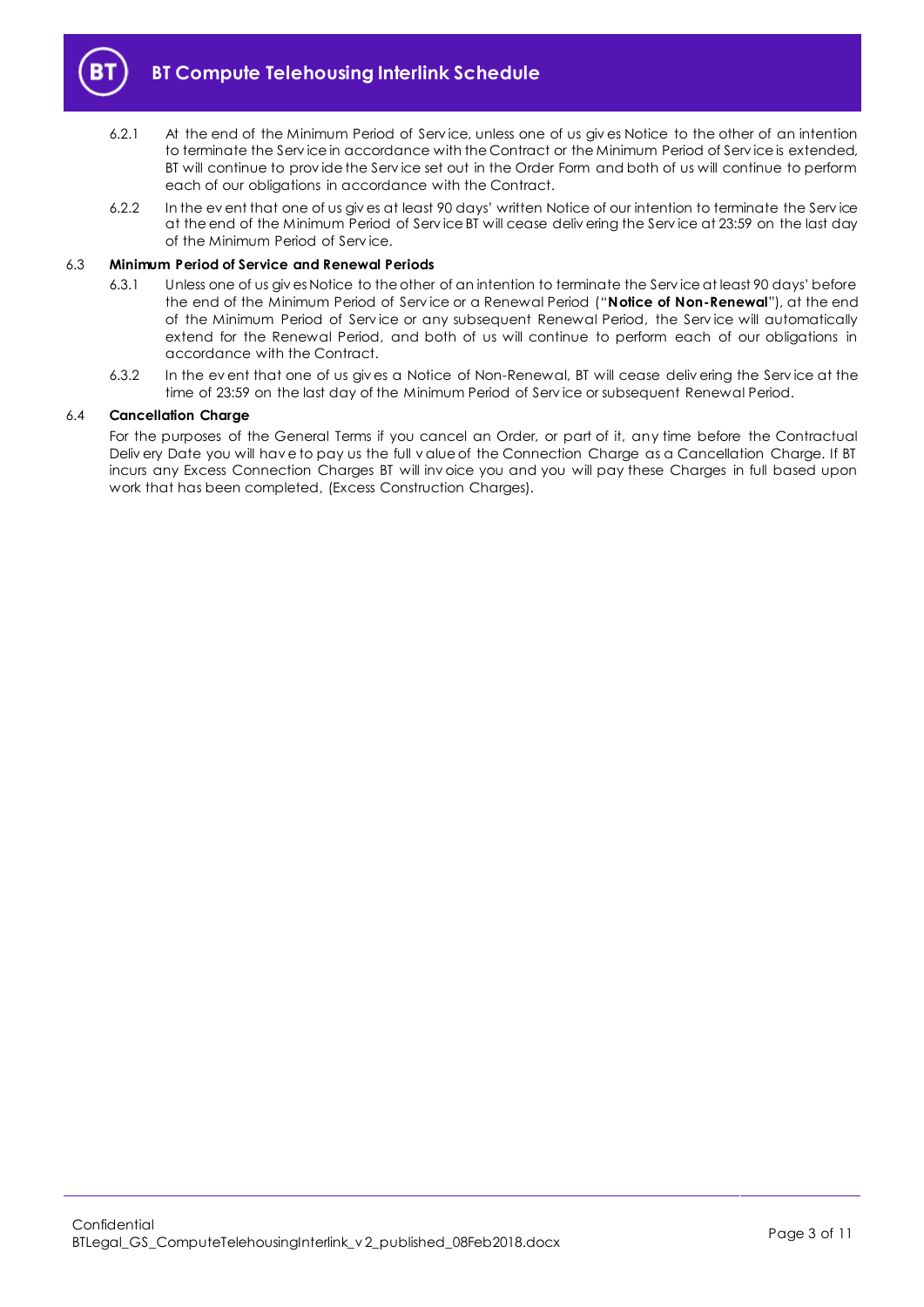

# <span id="page-3-0"></span>**Part B – Service Delivery and Management**

# <span id="page-3-1"></span>**7 BT Obligations**

## <span id="page-3-6"></span>7.1 **Service Delivery**

Before the Serv ice Start Date and, where applicable, throughout the prov ision of the Serv ice, BT:

- 7.1.1 will prov ide to you contact details for the helpdesk that you will be able to contact to submit serv ice requests, report Incidents and ask questions about the Serv ice ("**Service Desk**");
- 7.1.2 will comply with all reasonable health and safety rules and regulations and reasonable security requirements that apply at a Site and are notified to us in writing. BT won't be liable if, as a result of any such compliance, BT is in breach of any of BT's obligations under this Contract;
- 7.1.3 will, where applicable, arrange for any surv eys to be conducted to confirm the av ailability of a suitable Access Line to the Sites and to ensure that BT can prov ide the Serv ice. If the surv eys identify that additional engineering work is required in order to prov ide a suitable Access Line to the Sites or to enable us to prov ide the Serv ice, BT may prov ide a new quote to you, detailing the additional Charges you will need to pay for the engineering work to be completed and:
	- (a) if you accept the new quote, BT will update the existing Order to the affected Sites, will generat e a new Order for the affected Sites and will arrange for the additional engineering works to be carried out; or
	- (b) if you do not accept the new quote, BT will cancel your existing Order for the prov ision of Serv ice to the affected Sites and BT will hav e no obligation to prov ide the Serv ice; or
	- (c) where BT cannot prov ide the Serv ice, BT will cancel the Order without liability to us;
- <span id="page-3-4"></span>7.1.4 will prov ide you with a date on which deliv ery of the Serv ice (or each part of the Serv ice, including to each Site) is due to start ("**Customer Committed Date**") and will use commercially reasonable endeav ours to meet any Customer Committed Date.

#### <span id="page-3-3"></span>7.2 **Commissioning of the Service**

Before the Serv ice Start Date, BT will:

- 7.2.1 configure the Service;
- 7.2.2 conduct a series of standard tests on the Serv ice to ensure that it is configured correctly; and
- 7.2.3 on the date that BT has completed the activ ities in this Paragraph [7.2,](#page-3-3) confirm to you the Serv ice Start Date.

# 7.3 **During Operation**

On and from the Serv ice Start Date, BT:

- 7.3.1 will respond and use reasonable endeav ours to remedy an Incident without undue delay and in accordance with the Serv ice Lev els in Part C of the Contract if BT detects or if you report an Incident on the BT Network;
- 7.3.2 will respond to faults 24x7x365 days a year. BT's target response time is within four hours and BT's target repair time is within fiv e hours;
- 7.3.3 may carry out Planned Maintenance from time to time and will endeav our to inform you at least five Business Days before any Planned Maintenance on the BT Network and/or BT Equipment, howev er you agree that BT may inform you with less notice than normal where Emergency Maintenance is required;
- 7.3.4 may perform a technology update on the Serv ice, in order to maintain the long term v iability of the Serv ice, in which case BT will work with you to ensure the Serv ice update causes minimal disruption to the Serv ice.

#### 7.4 **The End of the Service**

On termination of the Serv ice by either one of us, or expiry, BT may disconnect and remov e any BT Equipment located at the Sites.

# <span id="page-3-2"></span>**8 Your Obligations**

#### <span id="page-3-5"></span>8.1 **Service Delivery**

Before the Serv ice Start Date and, where applicable, throughout the prov ision of the Serv ice by us, you will:

- 8.1.1 prov ide us with the names and contact details of any indiv iduals authorised to act on your behalf for Serv ice management matters ("**Customer Contact**"), but BT may also accept instructions from a person who BT reasonably believ es is acting with your authority;
- 8.1.2 prov ide us with any information reasonably required without undue delay;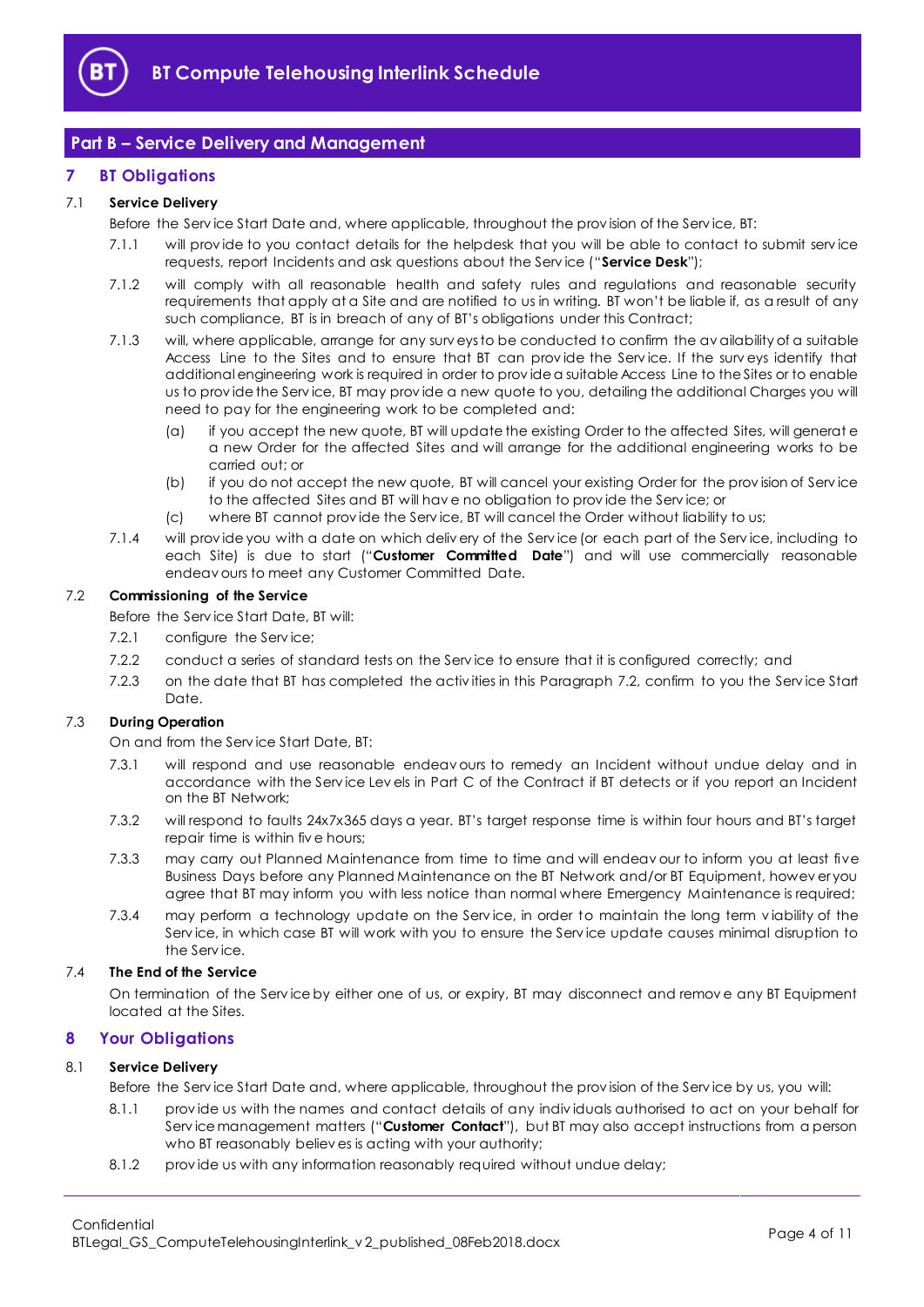

# **BT Compute Telehousing Interlink Schedule**

- 8.1.3 prov ide us with access to any Sites during Business Hours, or as otherwise agreed, to enable us to set up, deliv er and manage the Serv ice;
- 8.1.4 complete any preparation activ ities that BT may request to enable you to receiv e the Serv ices promptly and in accordance with any reasonable timescales;
- 8.1.5 notify us in writing of any health and safety rules and regulations and security requirements that apply at a Site;
- 8.1.6 ensure that the interface and transmission protocols and applications you use will be compatible with the Serv ice;
- 8.1.7 automatically switch the traffic onto the standby Circuit if a problem occurs on a Circuit where BT has prov ided RA02 Resilience as BT does not monitor the status of the Circuits end to end;
- 8.1.8 prepare and maintain the Site for the installation of BT Equipment and supply of the Serv ice, including, without limitation:
	- (a) prov ide a suitable and safe operational env ironment for any BT Equipment including all necessary trunking, conduits, cable trays, and telecommunications connection points in accordance with BT's reasonable instructions and in accordance with applicable installation standards;
	- (b) take up or remov e any fitted or fixed floor cov erings, ceiling tiles and partition cov ers and/or prov ide any openings in buildings required to connect BT Equipment to appropriate telecommunications facilities in time to allow us to undertake any necessary installation or maintenance Serv ices;
	- (c) carry out any work that may be required after installation to make good any cosmetic damage caused during the installation or maintenance Serv ices;
	- (d) prov ide sufficient rack space in accordance with any reasonable request from us in order to meet parameters specified by the relev ant manufacturer's specifications;
	- (e) prov ide internal cabling between the NTE Patch Panel and any Customer Equipment, as appropriate; and
	- (f) complete a Customer Requirements Form and prov ide this when you place the Order.

## 8.2 **Service Operation**

On and from the Serv ice Start Date, you will:

- 8.2.1 ensure that Users report Incidents to the Customer Contact and not to the Service Desk;
- 8.2.2 ensure that the Customer Contact will take Incident reports from Users and pass these to the Service Desk using the reporting procedures agreed between both of us, and will be av ailable for all subsequent Incident management communications;
- 8.2.3 monitor and maintain any Customer Equipment connected to the Serv ice or used in connection with a Serv ice;
- 8.2.4 ensure that any Customer Equipment that is connected to the Serv ice or that you use, directly or indirectly, in relation to the Serv ice is:
	- (a) connected using the applicable port on the NTE Patch Panel termination point, unless you have BT's permission to connect by another means and used in accordance with any instructions, standards and safety and security procedures applicable to the use of that Customer Equipment;
	- (b) adequately protected against v iruses and other beaches of security;
	- (c) technically compatible with the Serv ice and will not harm or damage BT Equipment, the BT Network, or any of BT's supplier's or subcontractor's network or equipment; and
	- (d) approv ed and used in accordance with relev ant instructions and Applicable Law;
- 8.2.5 immediately disconnect any Customer Equipment, or adv ise us to do so at your expense, if Customer Equipment does not meet any relev ant instructions, standards or Applicable Law;
- 8.2.6 connect equipment to the Serv ice only by using the NTE Patch Panel at the Sites.

# 8.3 **The End of the Service**

On termination of the Serv ice by either one of us, or expiry you will:

- 8.3.1 prov ide us with all reasonable assistance necessary to remov e BT Equipment from the Sites;
- 8.3.2 disconnect any Customer Equipment from BT Equipment located at the Sites;
- 8.3.3 not dispose of or use BT Equipment other than in accordance with BT's written instructions or authorisation;
- 8.3.4 arrange for any BT Equipment located at the Sites to be returned to us; and
- 8.3.5 be liable for any reasonable costs of recovery that BT incurs in recovering the BT Equipment.

# <span id="page-4-0"></span>**9 Notification of Incidents**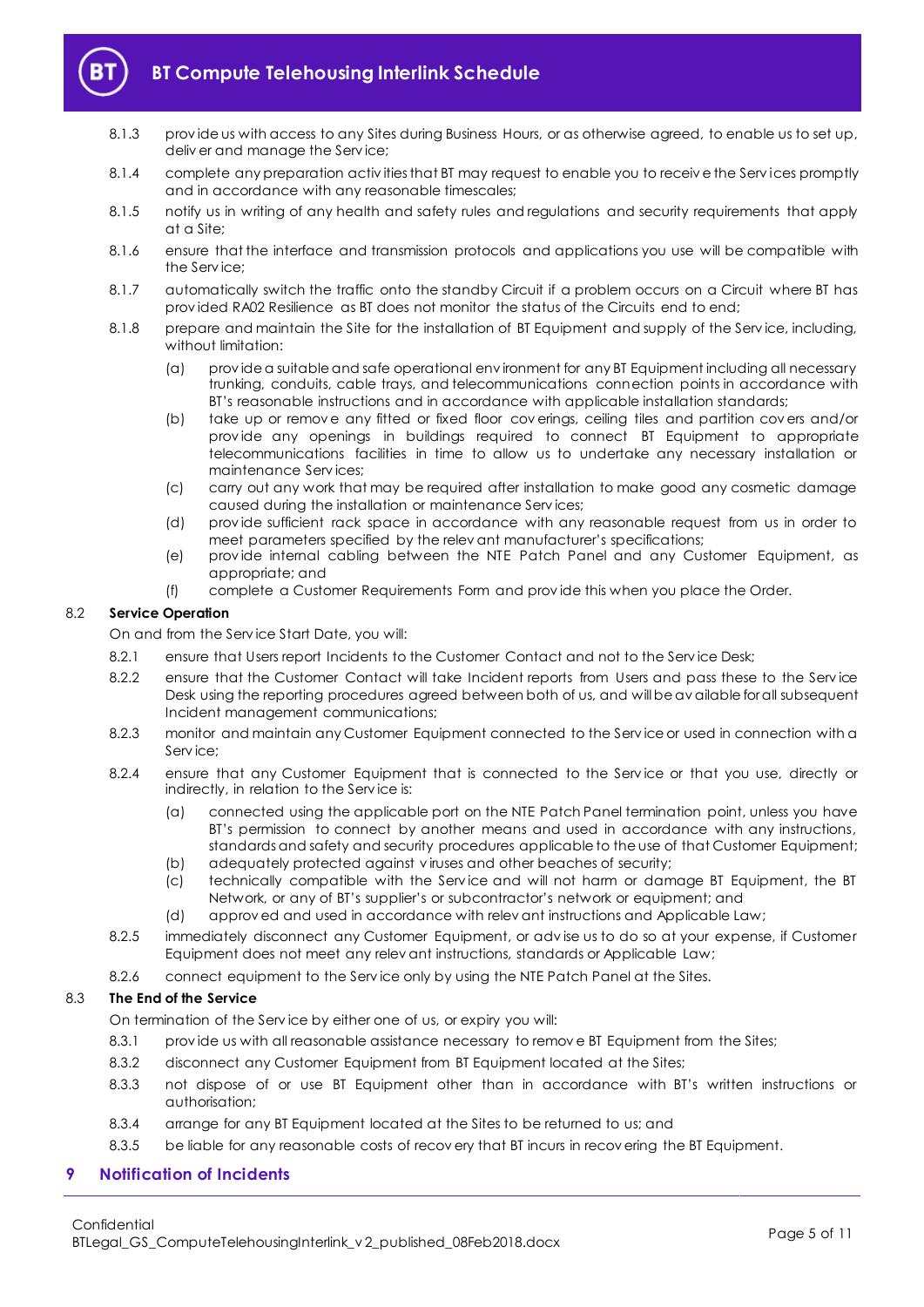

- 9.1 Where you become aware of an Incident:
	- 9.1.1 the Customer Contact will report it to the Service Desk;
	- 9.1.2 BT will giv e you a unique reference number for the Incident ("**Trouble Ticket**");
- <span id="page-5-3"></span><span id="page-5-1"></span>9.2 BT will inform you when BT believ es the Incident is cleared, and will close the Trouble Ticket when:
	- 9.2.1 you confirm that the Incident is cleared within 24 hours of being informed; or
	- 9.2.2 BT has attempted unsuccessfully to contact you, in the way agreed between both of us, in relation to the Incident and you hav en't responded within 24 hours of BT's attempt to contact you.
- 9.3 If you confirm that the Incident is not cleared within 24 hours of being informed, the Trouble Ticket will remain open, and BT will continue to endeav our to resolv e the Incident until the Trouble Ticket is closed as set out in Paragraph [9.2.](#page-5-1)

# <span id="page-5-0"></span>**10 Invoicing**

- 10.1 BT will inv oice you for the Charges for the Serv ice as set out in Paragraph [10.2](#page-5-2) in the amounts and currency specified in any Orders.
- <span id="page-5-2"></span>10.2 Unless stated otherwise in an applicable Order, BT will inv oice you for:
	- 10.2.1 Connection Charges, on the Service Start Date, including Connection Charges for the applicable Serv ice Start Date of any upgrades and shifts;
	- 10.2.2 Recurring Charges, annually or quarterly, as set out in the Order, in adv ance prior to the first day of the relev ant year or quarter of the Minimum Period of Serv ice and thereafter on an annual or quarterly basis (for any period where Serv ice is prov ided for less than one year or quarter as the case may be, the Recurring Charges will be calculated on a pro rata basis).
- 10.3 BT may inv oice you for any of the following Charges in addition to those set out in the Order:
	- 10.3.1 Charges for inv estigating Incidents that you report to us where BT find no Incident or that the Incident is outside the Serv ice Management Boundary;
	- 10.3.2 Excess Construction Charges;
	- 10.3.3 Charges for commissioning the Serv ice as set out in Paragrap[h 7.2](#page-3-3) outside of Business Hours;
	- 10.3.4 Charges for restoring Serv ice if the Serv ice has been suspended in accordance with Clause 10.1.2 of the General Terms;
	- 10.3.5 Charges for cancelling the Serv ice in accordance with Clause 16 of the General Terms;
	- 10.3.6 Charges for expediting prov ision of the Serv ice at your request after you'v e been informed of the Customer Committed Date; and
	- 10.3.7 any other Charges set out in any applicable Order or the BT Price List or as otherwise agreed between both of us.

# 10.4 **Shift Charges**

- 10.4.1 Shifts are allowed at any time during the Minimum Period of Serv ice.
- 10.4.2 When you require one end (A or B) mov ed within the same building (an internal shift), BT will apply Charges based on a surv ey and quotation for the work. BT will inform you of these Charges prior to work commencing.
- 10.4.3 All shifts inv olv e a break in Serv ice. If a break is unacceptable, BT can prov ide a new Serv ice between the existing Sites, and BT will charge you the appropriate Connection Charges and annual Recurring Charges.

# 10.5 **Excess Construction Charges**

- 10.5.1 The standard Connection Charge assumes that suitable Circuits exist between BT Equipment and the NTE Patch Panel; where:
	- (a) suitable Circuits do not exist; or
	- (b) additional work is required,
	- BT will apply additional Charges. BT will inform you of these Charges prior to work commencing.
- 10.5.2 The standard Connection Charge does not include:
	- (a) BT undertaking work on internal trunking & traywork;
	- (b) breaking through walls;
	- (c) prov iding, ducts or armoured cables;

BT will apply Excess Construction Charges in addition to normal Connection Charges: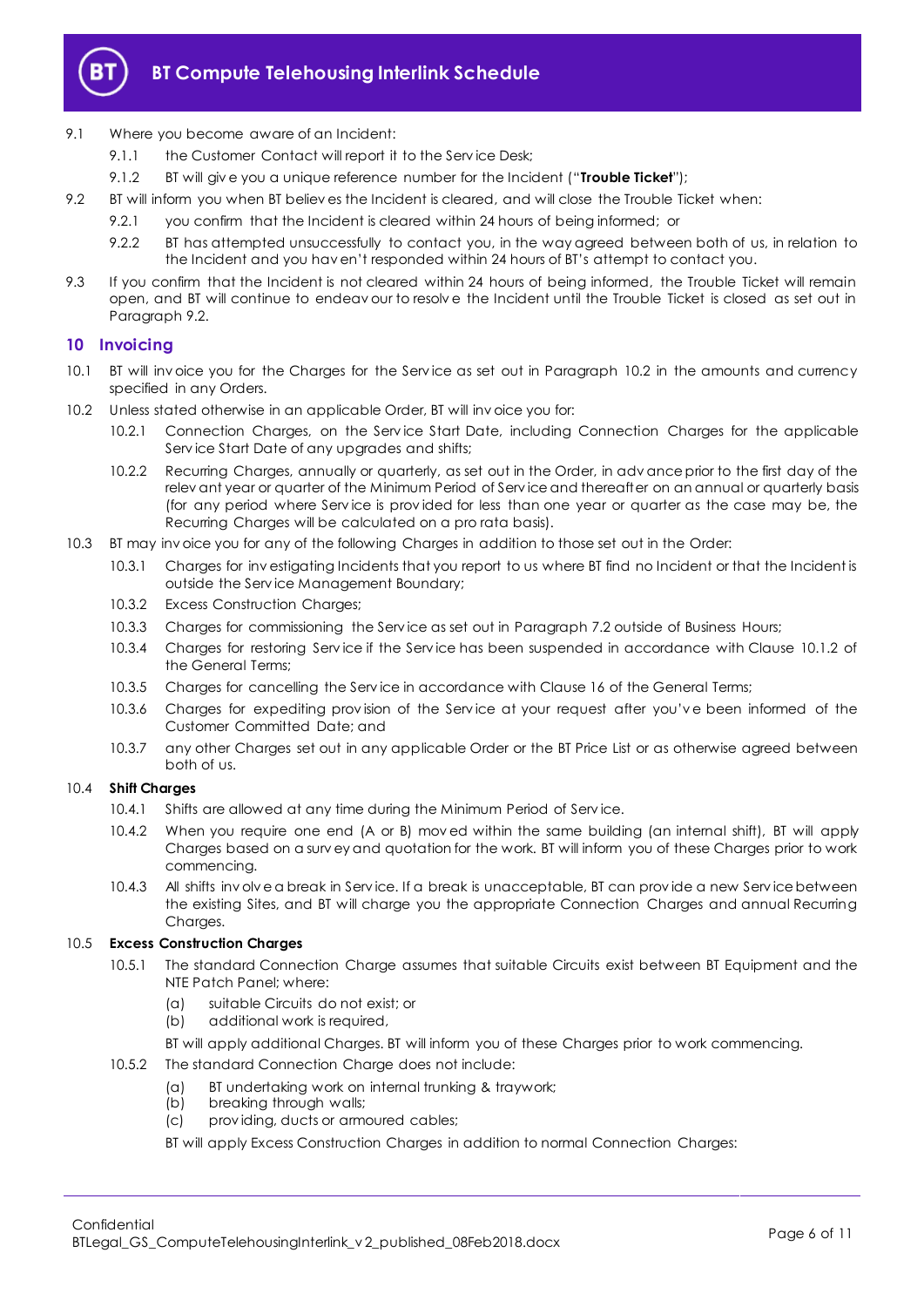

- (a) where BT prov ides additional infrastructure to giv e new or extended Serv ice at Site or other requested location where BT would otherwise not choose to extend the BT Network on the basis of normal commercial criteria;
- (b) to situations of extended reach, including prov ision to a new location within the Site.

# <span id="page-6-0"></span>**11 Charges at the End of the Contract**

- 11.1 If you exercise your right under Clause 17 of the General Terms to terminate the Contract or any Serv ice for conv enience, you will pay us:
	- 11.1.1 all outstanding Charges for Serv ice rendered;
	- 11.1.2 any remaining Charges outstanding with regard to BT Equipment;
	- 11.1.3 any other Charges set out in the Order.
- <span id="page-6-5"></span>11.2 Termination Charges for ending the Contract and/or Serv ice:
	- (a) for any parts of the Serv ice that were terminated during the first 12 months of the Minimum Period of Service, Termination Charges, as compensation, equal to 100 percent of the Recurring Charges for any remaining months of the first 12 months of the Minimum Period of Serv ice and an amount equal to 20 per cent of the Recurring Charges for any remaining months of the Minimum Period of Service; and.
	- (b) for any parts of the Serv ice that were terminated after the first 12 months of the Minimum Period of Serv ice or during any extension to the Minimum Period of Serv ice under Paragraph [6.3.](#page-2-0) Termination Charges, as compensation, equal to 20 percent of the Recurring Charges for any remaining months of the Minimum Period of Serv ice.
	- (c) any Connection Charges that hav e been waiv ed or amortised in the Recurring Charge; and
	- (d) any incremental charges incurred by us from a supplier due to the early termination.

# <span id="page-6-1"></span>**12 Service Amendment**

- <span id="page-6-4"></span>12.1 You may request, by giving us Notice, a change to:
	- 12.1.1 an Order for the Serv ice (or part of an Order) at any time before the applicable Serv ice Start Date; or
	- 12.1.2 the Service at any time after the Service Start Date.
- 12.2 If you exercise your right under Paragraph [12.1,](#page-6-4) and except where a change results from BT's failure to comply with BT's obligations under the Contract, BT will, within a reasonable time, provide you with a written estimate, including:
	- 12.2.1 the likely time required to deliver the changed Service; and
	- 12.2.2 any changes to the Charges due to the changed Service.
- 12.3 BT has no obligation to proceed with any change that you request under Paragraph [12.1,](#page-6-4) unless and until we hav e both agreed in writing on the necessary changes to the Charges, implementation timetable and any other relev ant terms of the Contract to take account of the change.
- 12.4 If BT changes a Serv ice prior to the Serv ice Start Date because you hav e giv en BT incomplete or inaccurate information, BT may, in BT's reasonable discretion, apply additional reasonable one-time and/or Recurring Charges.

# <span id="page-6-2"></span>**13 BT Equipment**

- 13.1 BT Equipment will remain BT property at all times and risk in BT Equipment will pass to you upon deliv ery, whether or not the BT Equipment has been installed.
- 13.2 You will not use BT Equipment other than in accordance with BT's written instructions or authorisation and will not mov e, add to, reconfigure, modify or otherwise interfere with BT Equipment, nor permit any other person (other than a person authorised by BT) to do so.
- 13.3 You will be liable to BT for any loss of or damage to BT Equipment, except where the loss or damage is a result of fair wear and tear or caused by BT.
- 13.4 You will not mov e or relocate any BT Equipment without BT's prior written consent and you will pay BT's costs and expenses reasonably incurred as a result of such mov e or relocation.

# <span id="page-6-3"></span>**14 WEEE Directive**

- <span id="page-6-6"></span>14.1 You will be responsible under Article 13 of the Waste Electrical and Electronic Equipment Directiv e 2012 ("**WEEE Directive**") for the costs of collection, treatment, recov ery, recycling and environmentally sound disposal of any equipment supplied under the Contract that has become waste electrical and electronic equipment ("**WEEE**").
- 14.2 Each of us acknowledge that for the purposes of Article 13, this Paragrap[h 14](#page-6-3) is an agreement stipulating other financing arrangements for the collection, treatment, recov ery, recycling and env ironmentally sound disposal of WEEE.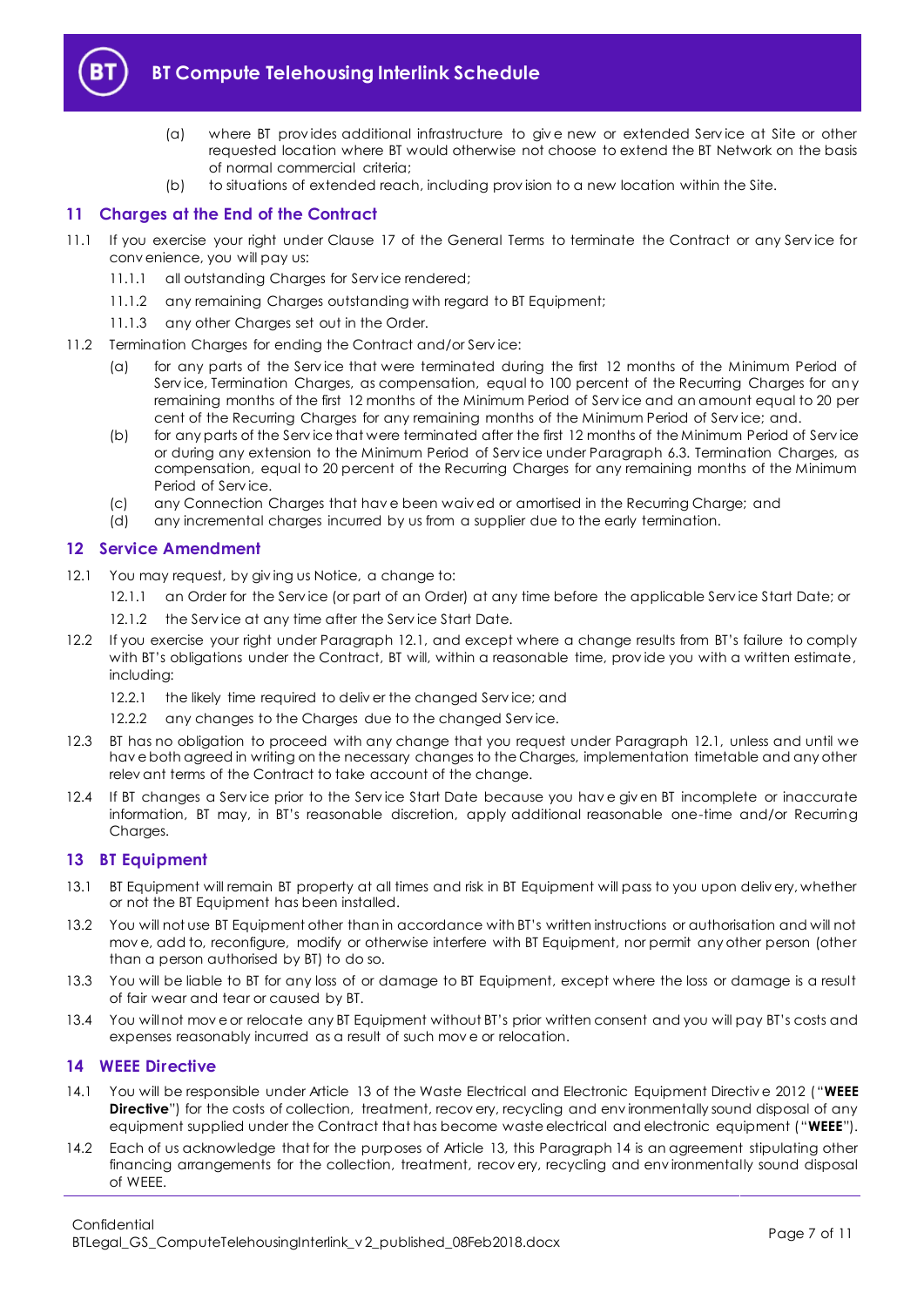

- 14.3 You will be responsible for any information recording or reporting obligations imposed by the WEEE Directive.
- 14.4 You will indemnify BT against any claims or legal proceedings that are brought or threatened against BT by a third party which would not hav e been caused or made had you fulfilled your express or implied obligations under this Paragraph [14](#page-6-3) or in connection with the WEEE Directiv e.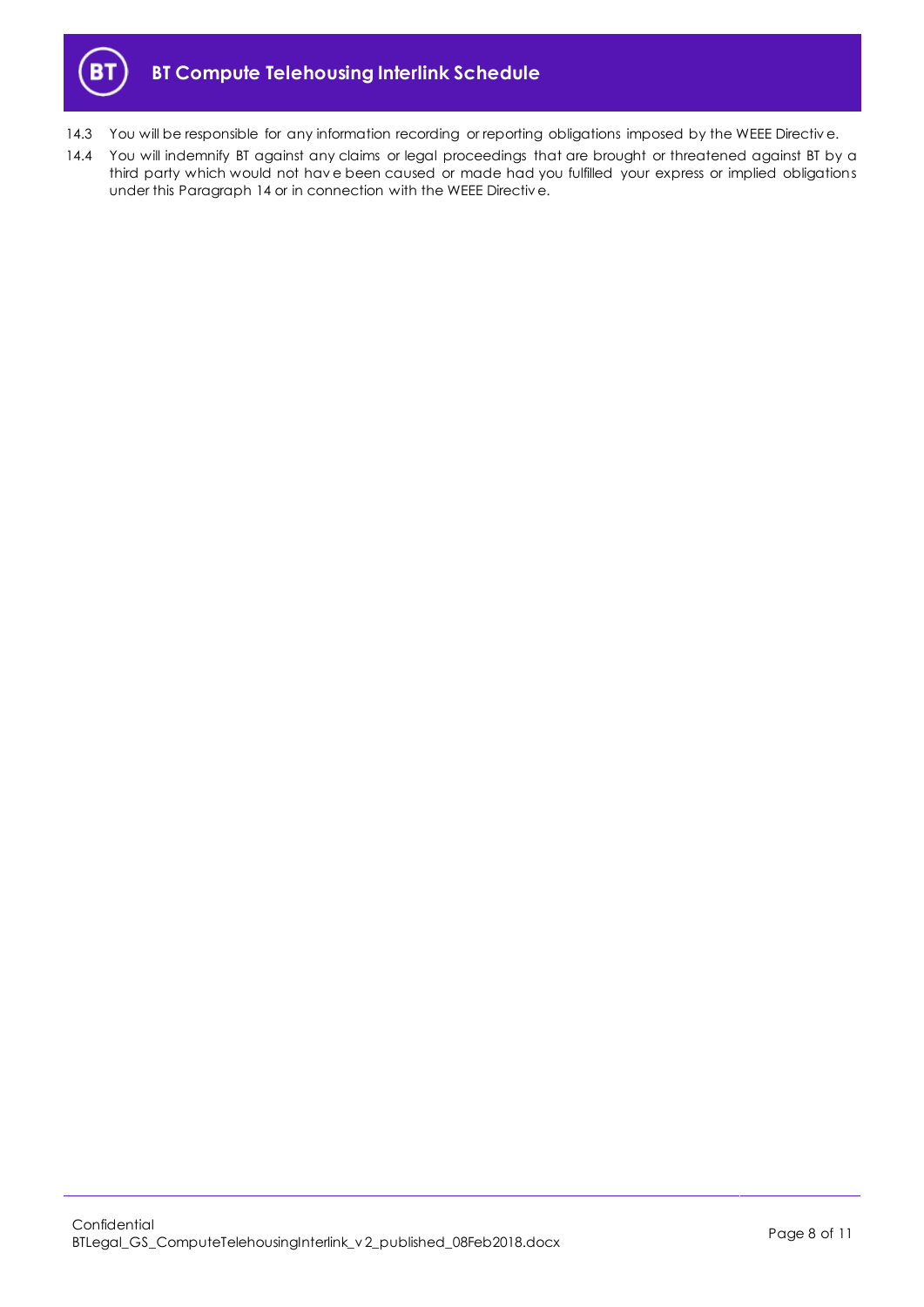

# <span id="page-8-0"></span>**Part C – Service Levels**

# <span id="page-8-1"></span>**15 Restore Time Service Level**

- 15.1 BT offers a Restore Time Serv ice Lev el of fiv e hours.
- 15.2 In the ev ent of any reported Incidents which qualify as a Qualifying Incident, BT will offer a Serv ice Credit, for each Qualifying Incident, representing two percent of the annual v alue of the recurring rental for a standard Circuit affected or the recurring rental for the indiv idual Circuit affected in a Resilience Option 2, up to a maximum of fiv e Qualifying Incidents in any Serv ice Lev el Year, (irrespectiv e of whether the Serv ice is inv oiced annually or quarterly).

#### 15.3 **Qualifying Incidents:**

- 15.3.1 BT will record Incidents in accordance with Paragraph [9.](#page-4-0) A Qualifying Incident is where there is a total loss of serv ice (i.e. no transmission of signals in one or both directions) on a standard Circuit or on one or both Circuits ordered as a Resilient Serv ice for a period of longer than fiv e hours (300 minutes)
- 15.3.2 The Scheme will only be applicable when a total failure of the Customer Circuit occurs and is due to a fault on the BT Serv ice and where you report the Incident in accordance with Paragrap[h 9.](#page-4-0)
- 15.3.3 All Serv ice Lev els and Serv ice Credits will be calculated in accordance with details recorded by BT.
- 15.3.4 BT will not measure, nor be liable for, Incidents arising as a result of any of the following ev ents, including where a total loss of Serv ice is caused:
	- (a) if you request BT to test the Serv ice and no Incident has been detected and/or reported; or,
	- (b) if the Serv ice has been modified or altered in any way by you or at your request; or,
	- (c) during any Planned or Emergency Maintenance to restore serv ice on the link; or,
	- (d) by incidents caused by you performing any network configurations not approv ed by BT; or,
	- (e) by changes or alterations made other than by BT to the Serv ice; or,
	- (f) if an Incident is reported and BT cannot confirm that an Incident exists after performing tests; or,
	- (g) by any faults caused by your management of the Serv ice, connections to the Serv ice or interfaces to the Serv ice; or,
	- (h) by any faults with, or impact on the Serv ice caused by your application or software installed by you; or,

any of the ev ents set out in Paragrap[h 15.4.4.](#page-8-2)

#### 15.4 **Restore Time Credits**

- 15.4.1 If BT fails to meet the restore time Serv ice Lev el then, subject to Paragraph [15.4.4](#page-8-2) your sole remedy will be to claim a Serv ice Credit.
- <span id="page-8-3"></span>15.4.2 You will submit a claim for Serv ice Credits, including details of the reason for the claim, within 30 days of the end of each calendar month in which an Incident(s) occurred. Failure by you to submit a claim in accordance with this Paragraph [15.4.2](#page-8-3) will constitute a waiv er of any claim for Serv ice Credit(s) in that calendar month.
- 15.4.3 If BT receiv es a v alid claim for Serv ice Credit(s) in accordance with Paragraph [15.4.2,](#page-8-3) BT will pay to the Customer the applicable Serv ice Credit(s) v ia a deduction from the Customer's inv oice within two billing cycles of a claim being receiv ed.
- <span id="page-8-2"></span>15.4.4 The Serv ice Lev els under this Schedule will not apply:
	- (a) if you deny permission or access for BT or BT's agents and suppliers to repair the Serv ice; or,
	- (b) during any trial period of the Serv ice; or,
	- (c) to failures due to any Force Majeure Ev ent; or,
	- (d) to any Qualifying Incident not reported in accordance with BT's incident reporting procedures in Paragraph [9;](#page-4-0) or
	- (e) if the Customer has not complied with the Agreement;
	- (f) Failure to meet the Serv ice Lev els is not a material breach of the Agreement.
- 15.4.5 You will make a claim by email to: [ahsupport@bt.com.](mailto:ahsupport@bt.com)
- <span id="page-8-4"></span>15.4.6 If you dispute BT's application of the Restore-Time Serv ice Credit, you will notify BT in writing within two months of the date of the disputed inv oice.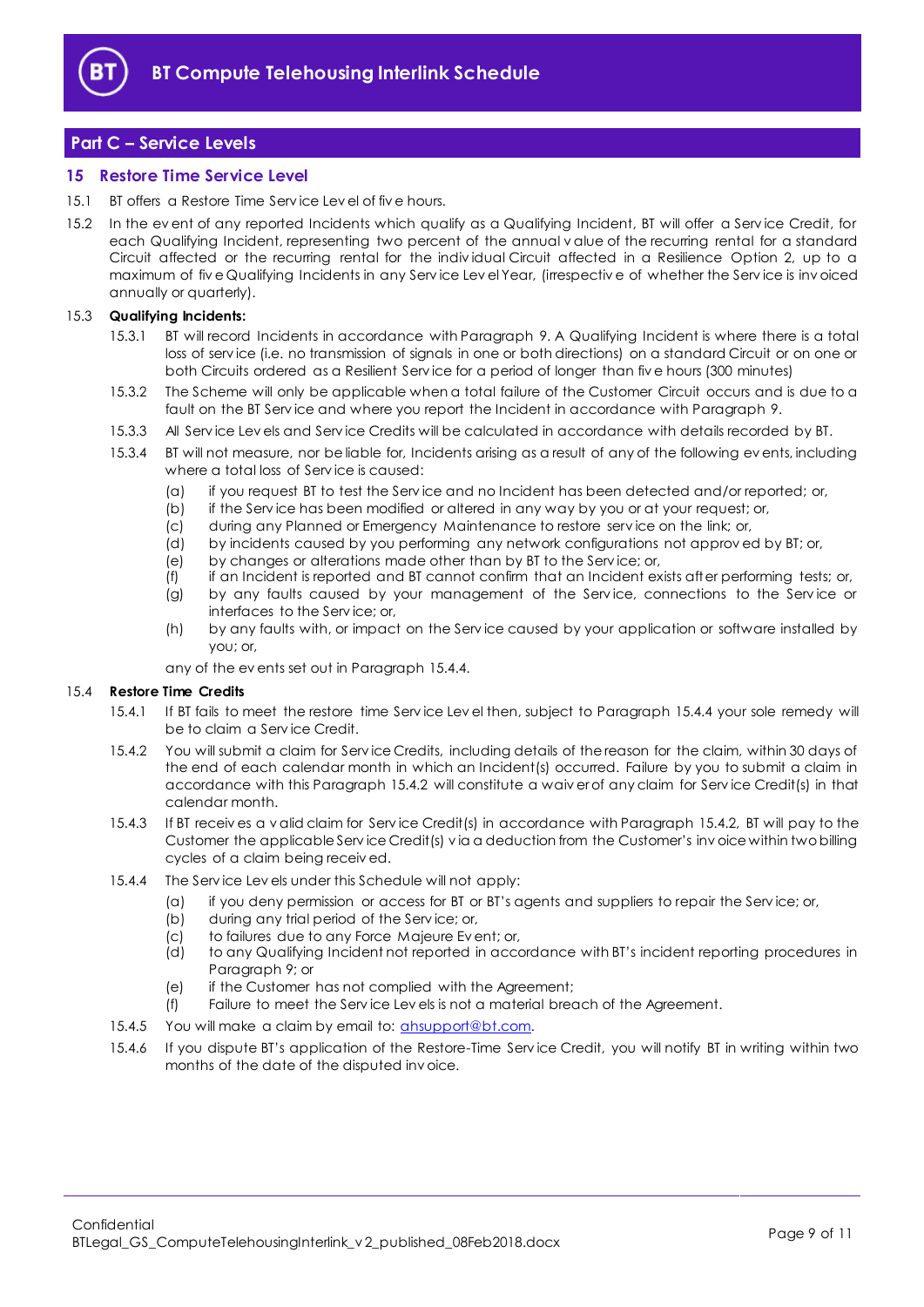

# <span id="page-9-0"></span>**Part D – Defined Terms**

# <span id="page-9-1"></span>**16 Defined Terms**

In addition to the defined terms in the General Terms, capitalised terms in this Schedule will hav e the following meanings (and in the case of conflict between these defined terms and the defined terms in the General Terms, these defined terms will take precedence for the purposes of this Schedule):

"**Access Line**" means a connection from the NTE Patch Panel at the Site to the BT Network.

"**Applicable Law**" means the laws of England and Wales and any laws and regulations, as may be amended from time to time, that apply to the prov ision or receipt of a Serv ice, including:

- (a) applicable regulations of a Regulatory Body;<br>(b) anti-corruption lawsset out in the Bribery Act
- (b) anti-corruption laws set out in the Bribery Act 2010 and the Foreign Corrupt Practices Act of 1977 of the United States of America;
- (c) the regulatory compliance obligations as set out at www.globalservices.bt.com/uk/en/footer\_links/terms; and
- (d) all applicable export laws and regulations, including those of the United States of America.

"**ARK**" means the Data Centres operated by Ark Data Centres Limited, Spring Park, Westwells Road, Hawthorn, Corsham, Wiltshire SN13 9GB.

"**Business Hours**" means between the hours of 0800 and 1700 in a Business Day.

"**Circuit**" means any line, conductor, or other conduit between two terminals by which information is transmitted, and that is prov ided as part of the Serv ice.

"**Connection Charges**" means those non-recurring Charges set out in the Order in relation to connection of the Serv ice and/or Customer Equipment and/or BT Equipment as applicable.

"**Customer Committed Date**" has the meaning giv en in Paragraph [7.1.4.](#page-3-4)

"**Customer Contact**" has the meaning giv en in Paragraph [8.1.1.](#page-3-5)

"**Customer Equipment**" means any equipment including any software, other than BT Equipment, used by you in connection with a Serv ice.

"**Customer Requirements Form**" means the form that sets out the requirements for the Serv ice agreed between the both of us.

"**DWDM**" means Dense Wav elength Div ision Multiplexing.

"**Emergency Maintenance**" means any work being carried out by, or on BT's behalf, to maintain, repair or restore the performance of BT Network or any Serv ice to you or other customers as a result of a serious situation or Incident that has happened unexpectedly and which demands immediate attention.

"**Excess Construction Charges**" means any Charges in addition to the Installation Charges required for the installation of the Serv ice, or an aspect of the Serv ice, that exceed the lev el normally required, including where additional infrastructure is prov ided to giv e a new or extended Serv ice at a Site or other location where BT would otherwise not choose to extend or prov ide the BT Network on the basis of normal commercial criteria, and that will be agreed in adv ance between both of us.

"**Incident**" means an unplanned interruption to, or a reduction in the quality of, the Serv ice or particular element of the Serv ice.

"**Minimum Period of Service**" means a period of 12 consecutiv e months beginning on the Serv ice Start Date, unless otherwise set out in an Order.

"**Monthly Charges**" means the monthly Recurring Charges for the Serv ice and the sum of the Usage Charges for the three full prev ious months div ided by three.

"**Network Terminating Unit**" or "**NTE Patch Panel**" means the point of connection for the Customer Equipment to the Serv ice.

"**Notice of Non-Renewal**" has the meaning giv en in Paragrap[h 6.3.](#page-2-0)

"**Order**" means order will consist of the Customer Requirements Form and associated signed AX Order Form.

"**Planned Maintenance**" means any work planned in adv ance to be carried out by, or on BT's behalf including:

- (a) to maintain, repair or improv e the performance of BT Network or any Serv ice; or
- (b) to make any change to a Service that does not have a material adverse effect on the performance or prov ision of the Serv ice including: the introduction or withdrawal of any Serv ice features; or the replacement of any Serv ice with an equiv alent Serv ice.

"**Qualifying Incident**" means where there is a total loss of Serv ice (i.e. no transmission of signals in one or both directions) on a standard Circuit or on one or both Circuits ordered as a Standard Option, Resiliency Serv ice for a period of longer than fiv e hours (300 minutes).

"**Recurring Charges**" means the Charges for the Serv ice or applicable part of the Serv ice that are inv oiced repeatedly in ev ery payment period (e.g. ev ery month), as set out in the Order.